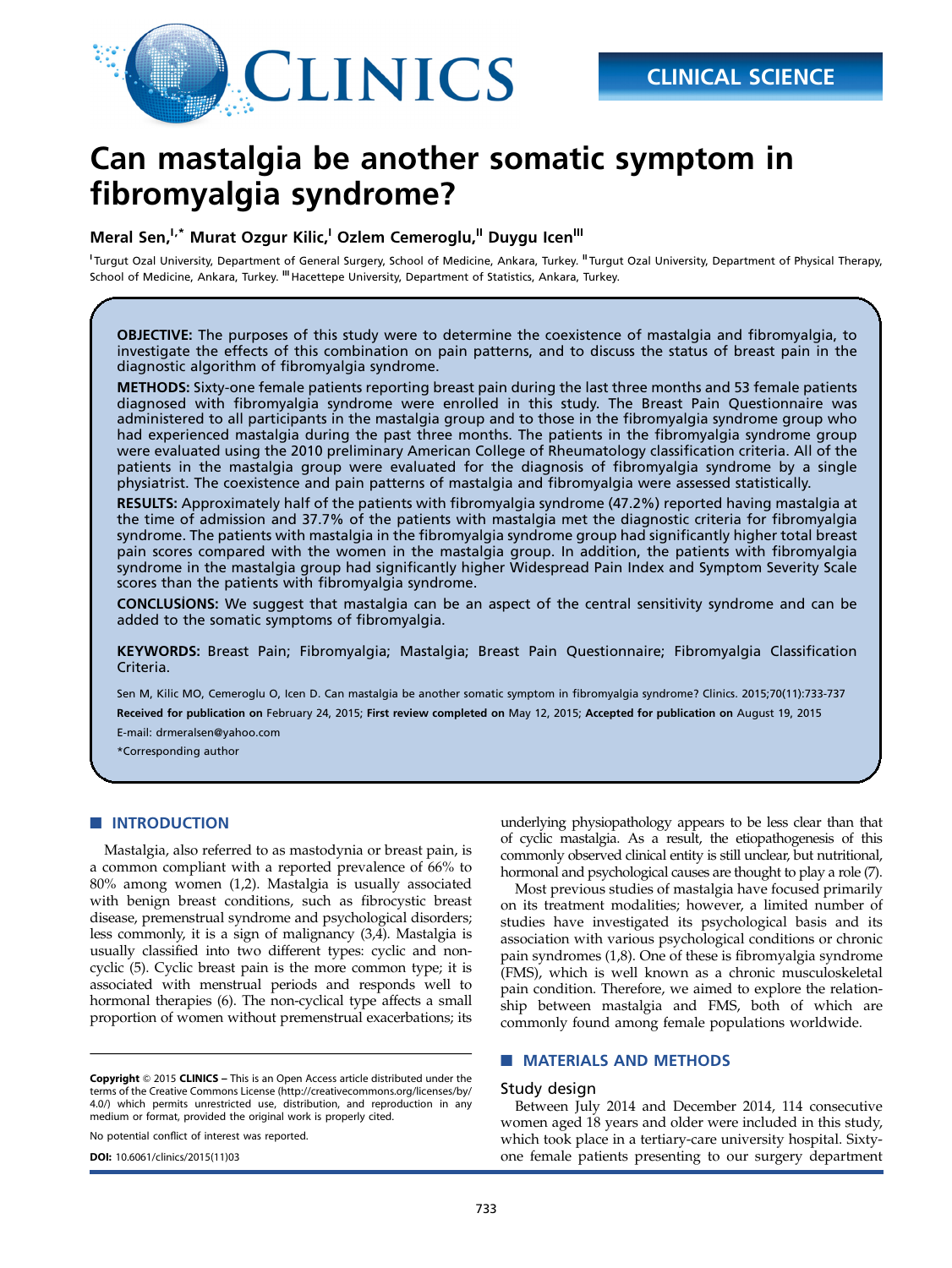

with breast pain of at least 3 months duration and 53 consecutive female patients admitted to the Physical Medicine and Rehabilitation Department with complaints of FMS were classified as the mastalgia group and the FMS group, respectively. The exclusion criteria were the presence of a previous organic breast disease, such as cancer, abscess, or a known breast pathology; previous breast surgery; pregnancy; lactation and an inability to complete the questionnaires.

The patients' age, educational status, marital status, duration of breastfeeding, menopausal status, hormone replacement therapy (HRT) use, employment status and comorbid diseases were recorded in detail.

All patients with complaints of breast pain were evaluated by the same surgeon and imaging methods such as mammography and/or ultrasonography were used when needed. To assess mastalgia, the Breast Pain Questionnaire (BPQ), a reliable and detailed tool, was administered to all of the participants in the mastalgia group and to those in the FMS group who reported having suffered from mastalgia in the 3 months prior to admission. This questionnaire provides information about the characteristics of breast pain, such as the pain's pattern, degree and relationship with menstruation. Furthermore, it is accepted as a quick assessment tool that physicians can use in daily practice (9). A final breast pain score (%totalBP) composed of four distinct scores (%Qtotal, %PPI, %VAS and %QOL, described below) was calculated for each patient with mastalgia. %Qtotal is the sum of the sensory and affective scores obtained from each sensory and affective descriptor. %PPI is the present pain index, %VAS is a score obtained using a visual analog scale and %QOL is a score based on quality of life questions. As a result, breast pain was classified into 3 severity groups based on the BPQ score: mild (0-100), moderate (101-200) and severe  $(>200)$ .

The diagnosis of FMS was based on the 2010 preliminary American College of Rheumatology classification criteria (10). The criteria provide a current and detailed diagnostic tool consisting of two main parts: a widespread pain index (WPI) and a symptom severity scale score (SSS score). The WPI is a score between 0 and 19 related to specific painful areas on the body. The SSS score is based on the severity of fatigue, unrefreshing sleep and cognitive status, plus the presence of various somatic symptoms such as muscle weakness, nausea, vomiting, depression, insomnia, loss of appetite and thinking or memory problems.

An informed consent form was obtained from all participants. The study protocol was approved by the Medical Ethics Committee of Turgut Ozal University, Faculty of Medicine, Ankara, Turkey (permit number, date: 99950669/ 232, 30.06.2014).

#### Statistical analysis

The Statistical Package for the Social Sciences (SPSS 21.0 software, Chicago, IL, USA) standard version was used for the data analyses. Descriptive analysis was performed for socio-demographic data and pain characteristics, and the statistical results were presented as the mean ± SD/ percentages for continuous variables and number/percentage for categorical variables. The Mann Whitney U test and chi-square test were used to investigate the differences between the main groups and subgroups. The significance level was accepted as  $p < 0.05$ .

#### RESULTS

Sixty-one female patients with mastalgia aged 18 to 60 years and fifty-three female patients with FMS aged 18 to 48 years were included in this study. All of the patient characteristics are presented in Table 1. The mean ages of the mastalgia and FMS groups were similar (35.02 and 34.38 years, respectively) and the majority of the women in both groups were premenopausal (73.8% and 77.4%, respectively). Three patients in the mastalgia group and two patients in the FMS group received HRT for postmenopausal symptoms and there was no significant difference between the groups in this aspect  $(p=0.567)$ . In addition, no significant differences were found between the two groups with respect to other patient characteristics, including educational status, marital status, employment status, duration of breastfeeding and presence of comorbid disease.

Regarding the main outcomes of this study, 23 women (37.7%) were diagnosed with FMS in the mastalgia group according to the current diagnostic criteria and mastalgia was found in 25 patients (47.2%) in the FMS group (Figure 1).

Table 1 - Comparison of the patient characteristics of the two groups.

|                                 | Mastalgia group (n=61) | Fibromyalgia syndrome group (n=53) | $\boldsymbol{p}$ |
|---------------------------------|------------------------|------------------------------------|------------------|
| Age (years)                     | $35.02 \pm 9.90$       | 34.38 $\pm$ 8.20                   | 0.930            |
| <b>Educational status</b>       |                        |                                    | 0.425            |
| Primary/secondary school        | 17 (27.9%)             | 20 (37.7%)                         |                  |
| High school                     | 26 (42.6%)             | 22 (41.5%)                         |                  |
| University                      | 18 (29.5%)             | 11 (20.8%)                         |                  |
| Marital status                  |                        |                                    | 0.535            |
| Single                          | 12 (19.7%)             | 11 (20.8%)                         |                  |
| Married                         | 49 (80.3%)             | 42 (79.2%)                         |                  |
| <b>Employment status</b>        |                        |                                    | 0.507            |
| Housewife                       | 37 (60.7%)             | 33 (62.2%)                         |                  |
| Employed                        | 24 (39.3%)             | 20 (37.8%)                         |                  |
| Menopausal status               |                        |                                    | 0.777            |
| Premenopausal                   | 45 (73.8%)             | 41 (77.4%)                         |                  |
| Perimenopausal                  | $9(14.8\%)$            | $8(15.1\%)$                        |                  |
| Postmenopausal                  | 7(11.5%)               | 4 (7.5%)                           |                  |
| Duration of breastfeeding (mo.) | $19.87 \pm 20.40$      | $24.17 \pm 21.04$                  | 0.289            |
| Comorbid disease                | 4(6.5%)                | 3(5.6%)                            | 0.587            |
| <b>HRT</b>                      | $3(4.9\%)$             | 2(3.7%)                            | 0.567            |

Data are presented as the mean  $\pm$  SD for age and duration of breastfeeding; n (%) for other variables. mo.: months, HRT: hormone replacement therapy.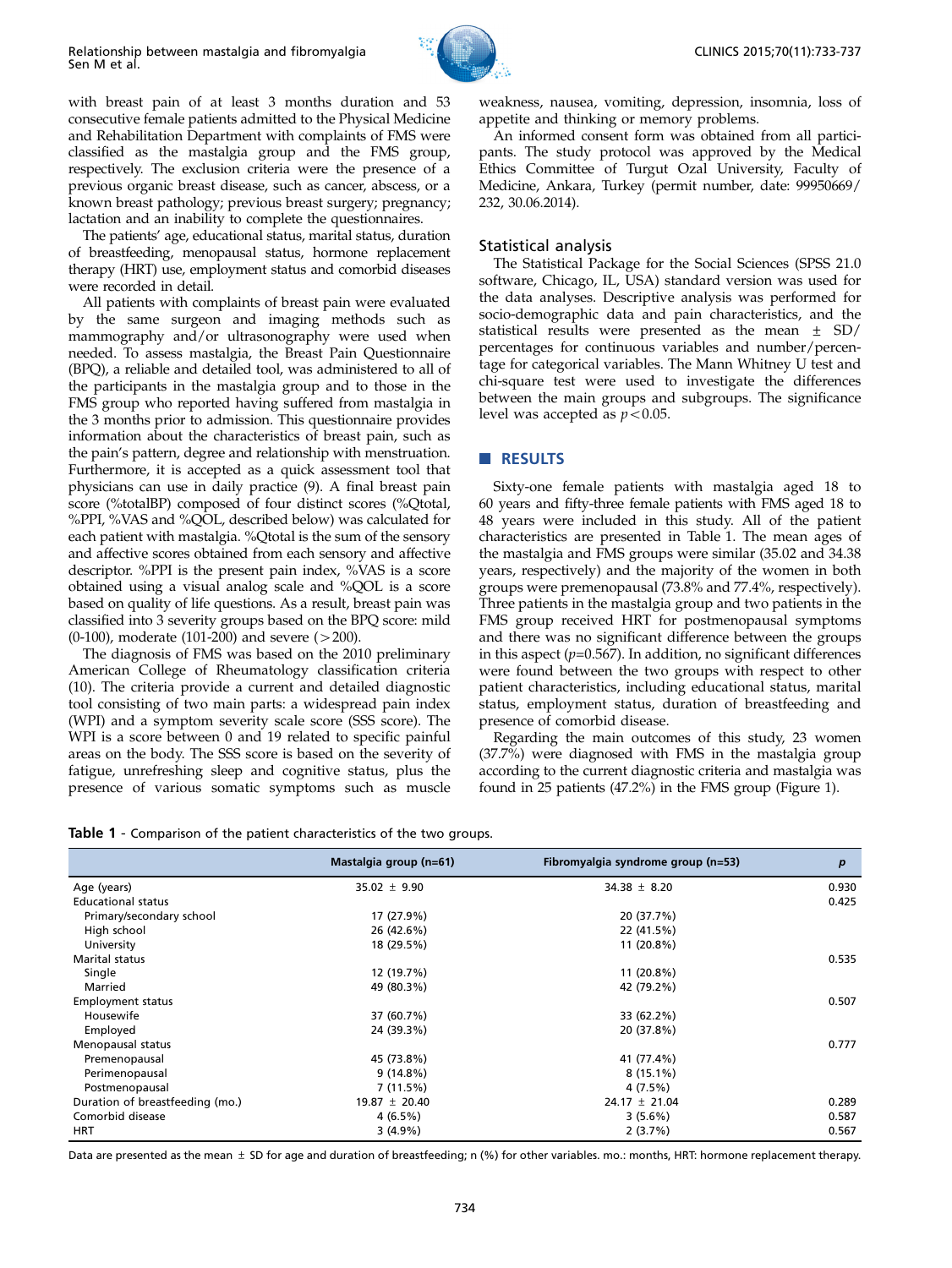

Figure 1 - The number of patients diagnosed with fibromyalgia syndrome in the mastalgia group (A) and the number of patients with mastalgia in the FMS group (B).

All of the participants in the mastalgia group and the patients in the FMS group who suffered from mastalgia were compared in terms of the type of mastalgia, the severity of breast pain, and BPQ scores, including %Qtotal, %PPI, %VAS, %QOL, and %totalBP (Table 2). These two groups were similar with respect to age  $(p=0.790)$ , educational status  $(p=0.743)$ , marital status  $(p=0.771)$ , employment status ( $p=0.626$ ), menopausal status ( $p=0.822$ ), duration of breastfeeding  $(p=0.392)$ , presence of comorbid disease  $(p=1.000)$ and HRT ( $p=0.553$ ). Cyclic mastalgia was the most frequent form in both groups. No significant difference was found between the women in the mastalgia group and those with mastalgia in the FMS group with respect to the type of mastalgia ( $p=0.321$ ). Among the BPQ scores, the %Qtotal  $(p=0.029)$  and %VAS  $(p=0.010)$  were significantly higher among the subjects with mastalgia in the FMS group; however, there was no difference between the two groups in terms of %PPI ( $p=0.129$ ) and %QOL ( $p=0.089$ ). It was clear that the subjects with mastalgia in the FMS group had significantly higher totalBP scores compared with the patients in the mastalgia group  $(p=0.012)$ . In addition, the severity of mastalgia, determined using the totalBP score, was similar for these two subgroups, with a *p*-value of 0.06.

All of the subjects in the FMS group and the participants who met the criteria for FMS in the mastalgia group were compared with respect to the WPI and SSS scores (Table 3). These two subgroups were similar in terms of age  $(p=0.412)$ , educational status ( $p=0.591$ ), marital status ( $p=0.172$ ), employment status ( $p=0.179$ ), menopausal status ( $p=0.752$ ), duration of breastfeeding  $(p=0.986)$ , presence of comorbid disease ( $p=0.648$ ) and HRT ( $p=0.667$ ). The mean WPI values for these subgroups were 8.43 and 9.87, respectively. The

patients diagnosed with FMS in the mastalgia group had significantly higher a WPI compared with the women in the FMS group  $(p=0.024)$ . In addition, the SSS scores of these two subgroups differed significantly  $(p=0.000)$ . However, the scores for three SSS score subscales (fatigue [p=0.188], waking unrefreshed  $[p=0.314]$ , and cognitive symptoms  $[p=0.159]$ ) were statistically similar for the FMS group and the patients in the mastalgia group who met the criteria for FMS. In contrast, the somatic symptom score was significantly higher for the patients with FMS in the mastalgia group than for the patients in the FMS group  $(p=0.000)$ .

## **DISCUSSION**

While mastalgia is a sign of an organic breast disease, it also has a possible psychological background that is not fully understood. In addition, mastalgia is known to be strongly associated with high stress levels (11). Unexplained pain syndromes, such as FMS and functional gastrointestinal disorders, including irritable bowel disease and dyspepsia, are also known to be stress-based diseases. Among these, irritable bowel syndrome has been found to be related to FMS, and both have a female predominance (12). Another study reported a strong link between patients with FMS and gastrointestinal disorders (13). Therefore, similar unknown mechanisms may play significant roles in the physiopathogenesis of mastalgia and similar stress-based diseases. Among those clinical entities, FMS has not been sufficiently investigated in terms of its association with mastalgia. However, the sociodemographic and clinical similarities between mastalgia and FMS suggest a possible relationship between them.

Table 2 - Comparison of the breast pain patterns of the patients with mastalgia in the two groups.

|                       | Mastalgia group (n=61) | Patients with mastalgia in the fibromyalgia syndrome group $(n=25)$ | $\boldsymbol{p}$ |
|-----------------------|------------------------|---------------------------------------------------------------------|------------------|
| Age (years)           | $35.02 \pm 9.902$      | 33.76 $\pm$ 8.227                                                   | 0.790            |
| Type of breast pain   |                        |                                                                     | 0.321            |
| Cyclic                | 42 (68.9%)             | 14 (56.0%)                                                          |                  |
| Non-cyclic            | 19 (31.1%)             | 11 (44.0%)                                                          |                  |
| <b>BPO</b> scores     |                        |                                                                     |                  |
| %Ototal               | $30.07 \pm 15.788$     | $42.32 \pm 23.167$                                                  | 0.029            |
| %PPI                  | $16.75 \pm 7.824$      | $19.52 \pm 7.784$                                                   | 0.129            |
| %VAS                  | 51.80 $\pm$ 18.029     | 62.00 $\pm$ 13.540                                                  | 0.010            |
| %OOL                  | $33.21 \pm 20.239$     | $40.40 \pm 19.333$                                                  | 0.089            |
| %totalBP              | $131.90 \pm 56.334$    | $164.16 \pm 53.330$                                                 | 0.012            |
| Severity of mastalgia |                        |                                                                     | 0.060            |
| Mild                  | 23 (37.7%)             | $3(12.0\%)$                                                         |                  |
| Moderate              | 27 (44.3%)             | 15 (60.0%)                                                          |                  |
| Severe                | $11(18.0\%)$           | $7(28.0\%)$                                                         |                  |

Data are presented as the mean  $\pm$  SD for age and BPQ scores; n (%) for other variables.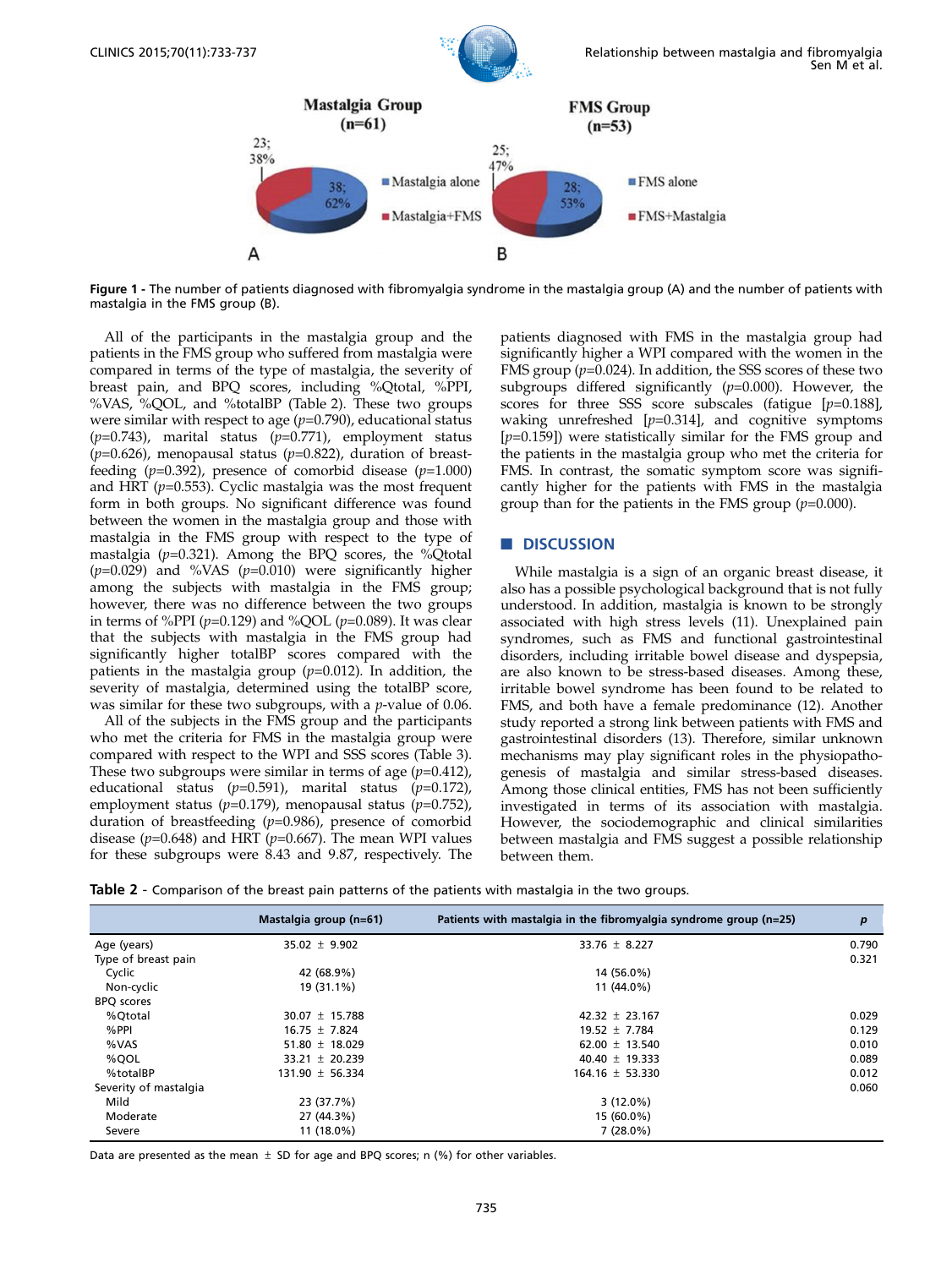

|  | Table 3 - Comparison of the patients with fibromyalgia syndrome in the two groups. |  |  |  |  |  |  |
|--|------------------------------------------------------------------------------------|--|--|--|--|--|--|
|--|------------------------------------------------------------------------------------|--|--|--|--|--|--|

|                          | Fibromyalgia syndrome<br>group $(n=53)$ | Patients with fibromyalgia syndrome in<br>the mastalgia group $(n=23)$ |       |
|--------------------------|-----------------------------------------|------------------------------------------------------------------------|-------|
| Age (years)              | $34.38 \pm 8.200$                       | $36.61 \pm 9.389$                                                      | 0.412 |
| WPI                      | $8.43 \pm 1.896$                        | $9.87 \pm 2.912$                                                       | 0.024 |
| SSS score                | 6.34 $\pm$ 1.568                        | $8.00 \pm 2.276$                                                       | 0.000 |
| Fatique score            | $2.06 \pm 0.745$                        | $2.30 \pm 0.635$                                                       | 0.188 |
| Waking unrefreshed score | $2.04 \pm 0.678$                        | $2.17 \pm 0.887$                                                       | 0.314 |
| Cognitive symptoms score | $1.25 \pm 0.757$                        | $1.48 \pm 0.730$                                                       | 0.159 |
| Somatic symptoms score   | $1.02 \pm 1.009$                        | $2.04 \pm 0.878$                                                       | 0.000 |

Data are presented as the mean  $\pm$  SD for all variables.

FMS, which is a common health problem, is defined as ongoing widespread pain of at least three months' duration combined with fatigue, sleep problems and various somatic symptoms. Although FMS is widely known as a rheumatic disease, it is also accepted as one of the central sensitivity syndromes (14). It mainly affects women and the associated chronic pain limits their quality of life. Therefore, FMS is a clinical condition that leads to significant socioeconomic problems worldwide. Additionally, patients with FMS often have various associated psychiatric disorders because of the physiological characteristics of the syndrome (15,16). In a study by Fietta et al., FMS was shown to be related to anxiety disorder and depression; up to 80% of FMS patients had anxiety or depression (17). Arnold also noted that psychiatric comorbidities negatively affect the severity and course of FMS (18). In our study, only two patients in the FMS group were taking psychiatric drugs at the time of admission; however, approximately one-quarter of the patients with FMS had a history of a psychiatric disorder at some point in their lives. Similarly, anxiety disorder and depression were found in a high percentage of the mastalgia patients in a study by Colegrave (8). To our knowledge, the first comprehensive clinical study on the association of mastalgia with psychiatric conditions was reported by Preece et al. in 1978. He found that treatment-resistant patients with breast pain had higher scores for anxiety and depression (19). Later, a 1993 study by Jenkins et al. showed that 21 out of 25 patients with treatment-resistant breast pain met the criteria for any psychiatric diagnosis. The authors recommended psychiatric evaluation and antidepressant therapy for this group of mastalgia patients based on their findings (20). Similarly, 13 out of 61 mastalgia patients in our study had been previously treated for a psychiatric disorder. To the best of our knowledge, only two clinical studies on the relationship between mastalgia and FMS have been reported to date (1,21). One is the 2006 study by Johnson et al, which demonstrated the association between mastalgia and various chronic pain disorders, including irritable bowel syndrome, chronic pelvic pain and FMS (1). However, the severity of mastalgia was not evaluated using a current scoring system; instead, mastalgia was only classified as frequent or infrequent. Additionally, the authors did not determine the prevalence of mastalgia in patients with FMS. Despite these limitations, one of the main outcomes of their study was the finding of a possible association between a common form of mastalgia and unexplained pain syndromes. The second study to demonstrate a link between mastalgia and FMS was reported by Genc et al. in 2011 (21). In that study, the BPQ was used as a relatively objective assessment tool for evaluating mastalgia. We also used this questionnaire to evaluate breast pain; however, our study was differentiated

by its use of new diagnostic criteria for FMS. In contrast, the authors of the previous study used the 1990 American College of Rheumatology classification criteria, the Fibromyalgia Impact Questionnaire and Short Form-36 to diagnose and assess FMS. The 1990 criteria were based on a count of tender points at different body sites. In 2010, these criteria were abandoned in favor of a new diagnostic classification system that placed increased emphasis on the patient symptoms published by The American College of Rheumatology (10). This current diagnostic tool includes both the WPS and SSS scores, which allows physicians to assess various polysymptomatic conditions, including fatigue, sleep status, cognitive status and various somatic symptoms. Therefore, the 2010 preliminary criteria provide more information about symptom variability in patients with FMS and are more sensitive than the 1990 criteria (22). In the study by Genc et al., two distinct clinical entities, mastalgia and FMS, were found to frequently coexist. According to that study's findings, 36% of the mastalgia patients met the criteria for FMS, while 42% of the patients with FMS suffered from mastalgia. We found a higher association between mastalgia and FMS than the previous authors did. From our point of view, the higher rates of FMS observed in our study were a consequence of the new FMS classification system. Approximately half of the patients with FMS in our study had mastalgia; this ratio may be comparable to that of the general population because the majority of women suffer from breast pain at some point in their lives (23). It is important to note that patients undergoing HRT were not removed from our study. In fact, HRT is a known cause of mastalgia, but it was not used as an exclusion criterion because the number of patients undergoing HRT was very low in both groups and had no effect on the statistical results.

The total breast pain scores of the patients with mastalgia in the FMS group were significantly higher than those of the women in the mastalgia group. The scores for the other scale, severity of breast pain, did not reach statistical significance, but their p-value of 0.060 was very close to the significance level. However, Genc et al. found that these scores were similar for the two groups (21). These two conflicting results may be the result of the limited number of patients enrolled in the study; however, the coexistence of these two disorders seems to aggravate the severity of mastalgia. Furthermore, these results are of great importance to the mastalgia treatment approach. It is well known that many hormonal and non-hormonal agents have been used in mastalgia treatment (4); however, none of them offers a total cure. In addition, widespread pain assessment is usually neglected in mastalgia patients and may contribute to the failure of mastalgia treatment. Therefore, patients with mastalgia